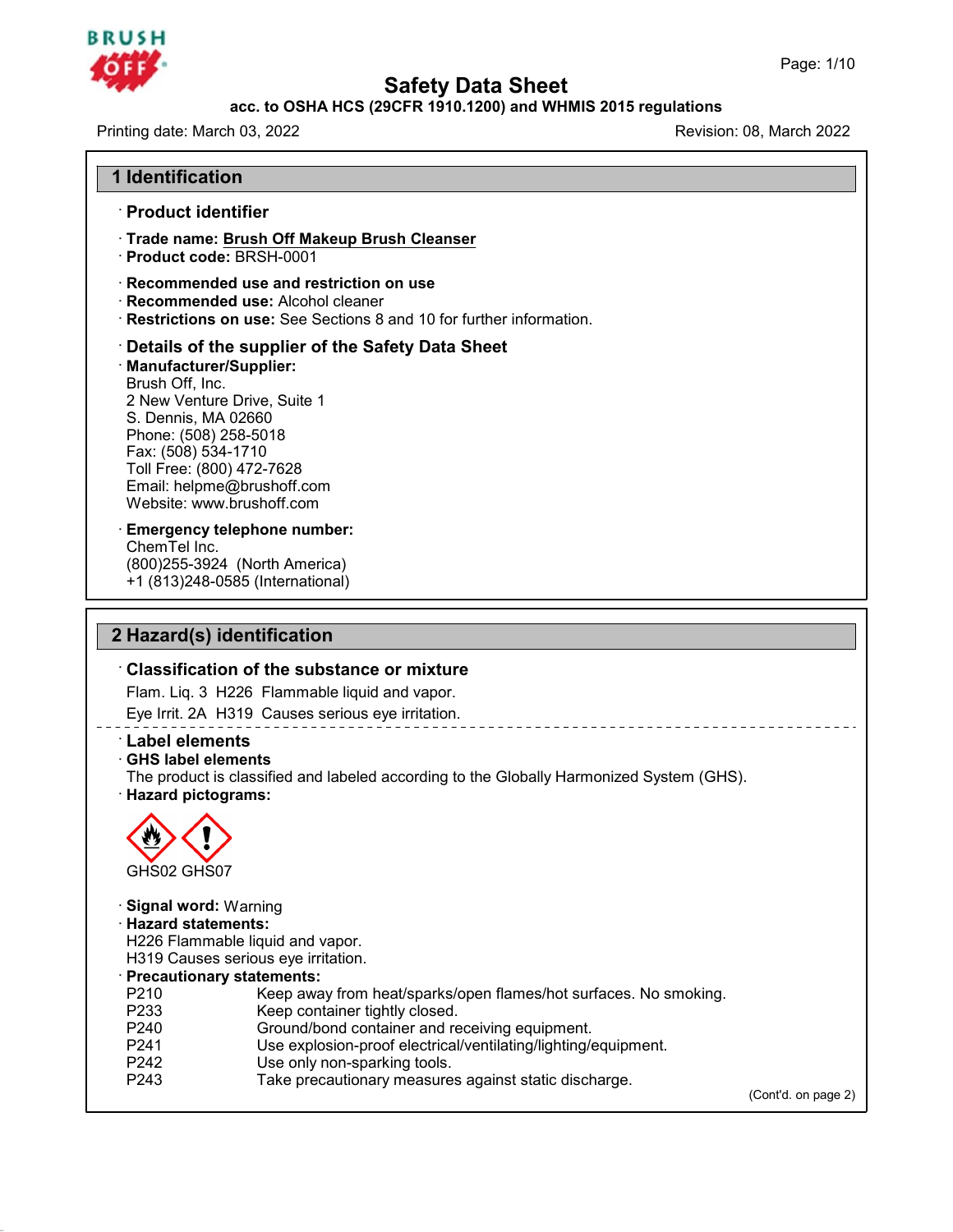### **BRUSH**

**Safety Data Sheet acc. to OSHA HCS (29CFR 1910.1200) and WHMIS 2015 regulations**

Printing date: March 03, 2022 **Revision: 08, March 2022** Revision: 08, March 2022

**Safety Data S**<br> **Recession CODE ACTS (29 CFR 1910.1200) and Printing date:** March 03, 2022<br> **Trade name: Brush Off Makeup Brush Cleanser** 

(Cont'd. of page 1) may date: Materi 33, 2022<br> **de name: Brush Off Makeup Brush Cleanser**<br>
P264 Wash thoroughly after handling.<br>
P280 Wear protective gloves and eye protection<br>
P303+P361+P353 If on skin (or hair): Take off immediatel de name: Brush Off Makeup Brush Cleanser<br>
Mash thoroughly after handling.<br>
P280 Wear protective gloves and eye protection.<br>
P303+P361+P353 If on skin (or hair): Take off immediately all cont P264 Wash thoroughly after handling.<br>
P264 Wash thoroughly after handling.<br>
P280 Wear protective gloves and eye protection.<br>
P303+P361+P353 If on skin (or hair): Take off immediately all contaminated clothing. Rinse skin w water/shower. Wash thoroughly after handling.<br>
P264 Wear protective gloves and eye protection.<br>
P303+P361+P353 If on skin (or hair): Take off immediately all contaminated clothing. Rinse skin with<br>
water/shower.<br>
P305+P351+P338 IF IN EY Wash thoroughly after handling.<br>
Wear protective gloves and eye protection.<br>
If on skin (or hair): Take off immediately all contaminated c<br>
water/shower.<br>
IF IN EYES: Rinse cautiously with water for several minutes. R<br>
pre Wear protective gloves and eye protection.<br>
P303+P361+P353 If on skin (or hair): Take off immediately all contamina<br>
water/shower.<br>
P305+P351+P338 IF IN EYES: Rinse cautiously with water for several minut<br>
present and easy P303+P361+P353 If on skin (or hair): Take off immediately all contaminated clothing. Rin<br>
water/shower.<br>
P305+P351+P338 IF IN EYES: Rinse cautiously with water for several minutes. Remove conta<br>
present and easy to do. Con water/shower.<br>
P305+P351+P338 IF IN EYES: Rinse cautiously with water for several minu<br>
present and easy to do. Continue rinsing.<br>
P377+P313 If eye irritation persists: Get medical advice/attention.<br>
P370+P378 In case of f P305+P351+P338 IF IN EYES: Rinse cautiously with water for several minutes. Remove contact lenses, if<br>
present and easy to do. Continue rinsing.<br>
P370+P313 If eye irritation persists: Get medical advice/attention.<br>
P370+P3 regulations. P337+P313<br> **Particular COLOGY EXECUTE COLOGY COLOGY COLOGY COLOGY**<br>
P403+P235 Store in a well-ventilated place. Keep cool.<br>
P501 Dispose of contents/container in accordance with local/regional/national/internation<br>
regulat P501 Dispose of contents/container in accordance<br> **2** Composition of the case is not other hazards of otherwise class<br> **3 Composition/information on ingredients**<br> **3 Composition/information on ingredients**<br> **1** Chemical ch

• **Other hazards** There are no other hazards not otherwise classified that have been identified.<br> **3 Composition/information on ingredients**<br>
• Chemical characterization: Mixtures

| 3 Composition/information on ingredients                                                          |                                                                                                             |          |  |
|---------------------------------------------------------------------------------------------------|-------------------------------------------------------------------------------------------------------------|----------|--|
| $\cdot$ Chemical characterization: Mixtures                                                       |                                                                                                             |          |  |
| Components:                                                                                       |                                                                                                             |          |  |
| $64-17-5$ ethanol                                                                                 |                                                                                                             | 25-50%   |  |
| $67 - 63 - 0$   propan-2-ol                                                                       | ightham. Liq. 2, H225<br>∴> Eye Irrit. 2A, H319; STOT SE 3, H336                                            | $< 10\%$ |  |
| · Additional information:<br>For the wording of the listed Hazard Statements refer to section 16. | For the listed ingredient(s), the identity and/or exact percentage(s) are being withheld as a trade secret. |          |  |

**4 Additional information:**<br>
For the listed ingredient(s), the iden<br>
For the wording of the listed Hazard<br> **4 First-aid measures**<br> **Description of first aid measures** For the wording of the listed Hazard Statements refer to section 16.<br>**4 First-aid measures** 

45.2.2

| <b>4 First-aid measures</b>                                                                      |  |  |
|--------------------------------------------------------------------------------------------------|--|--|
| <b>Description of first aid measures</b>                                                         |  |  |
| · After inhalation: Supply fresh air; consult doctor in case of complaints.                      |  |  |
| · After skin contact:                                                                            |  |  |
| Immediately rinse with water.                                                                    |  |  |
| If skin irritation is experienced, consult a doctor.                                             |  |  |
| · After eye contact:                                                                             |  |  |
| Remove contact lenses if worn.                                                                   |  |  |
| Rinse opened eye for several minutes under running water. If symptoms persist, consult a doctor. |  |  |
| · After swallowing:                                                                              |  |  |
| Rinse out mouth and then drink plenty of water.                                                  |  |  |
| Do not induce vomiting; immediately call for medical help.                                       |  |  |
| Most important symptoms and effects, both acute and delayed:                                     |  |  |
| Coughing                                                                                         |  |  |
| <b>Dizziness</b>                                                                                 |  |  |
| Thirst                                                                                           |  |  |
| Causes eye irritation.                                                                           |  |  |
| Vomiting.                                                                                        |  |  |
| Diarrhea.                                                                                        |  |  |
| (Cont'd. on page 3)                                                                              |  |  |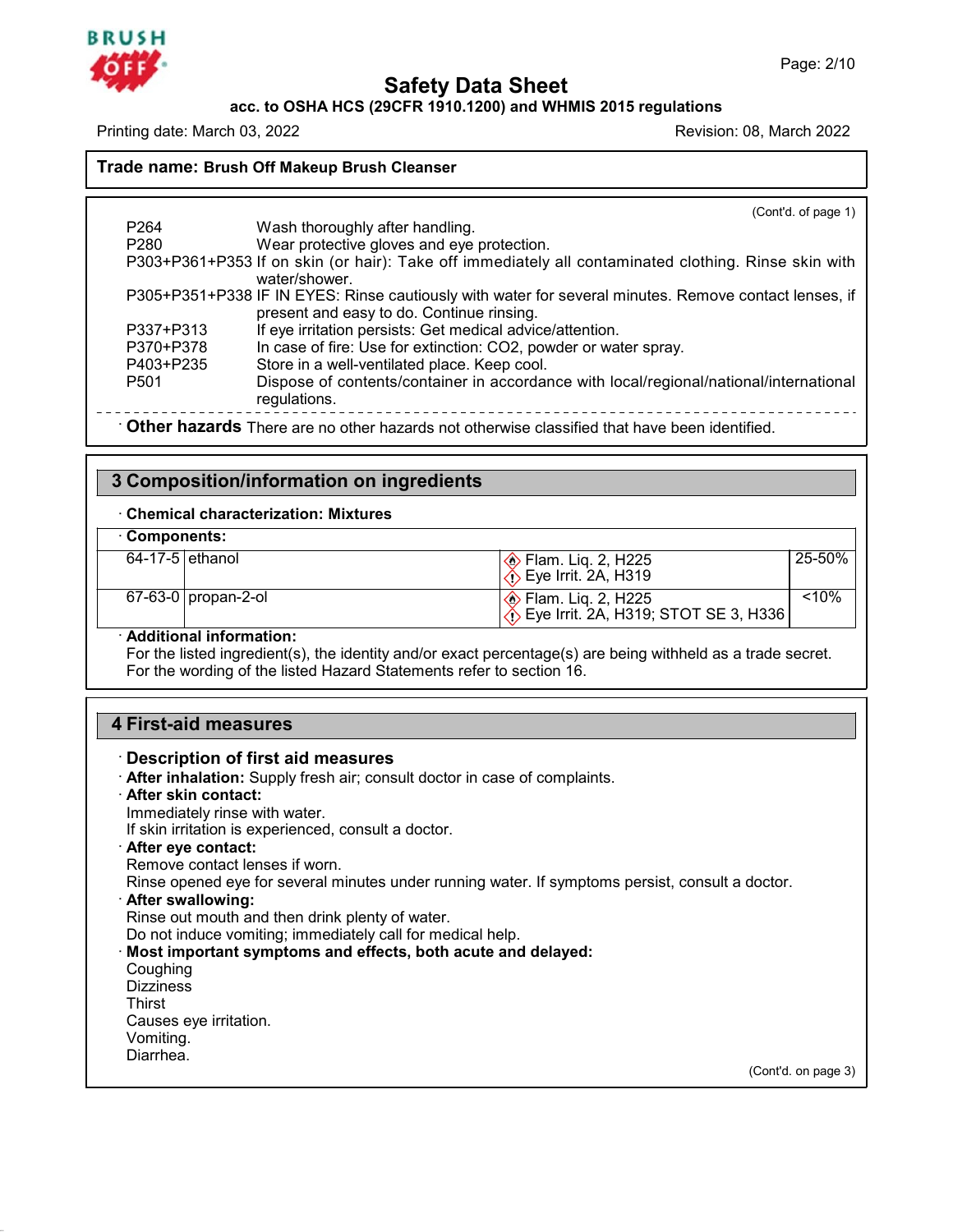

**Safety Data Sheet<br>PCFR 1910.1200) and WHMIS 2015 regulat<br>Re acc. to OSHA HCS (29CFR 1910.1200) and WHMIS 2015 regulations**

Printing date: March 03, 2022 Revision: 08, March 2022

**Safety Data S**<br> **Recession CODE ACTS (29 CFR 1910.1200) and Printing date:** March 03, 2022<br> **Trade name: Brush Off Makeup Brush Cleanser** 

(Cont'd. of page 2)<br>
mptomatically. · **Indication of any immediate medical attention and special treatment needed:** Treat symptomatically. **11**<br>
Indication of any immediate medical a<br> **5 Fire-fighting measures**<br> **Extinguishing media Extinguishing measures**<br> **Extinguishing measures**<br> **Extinguishing media**<br> **Extinguishing media**<br> **Extinguishing agents:**<br>
CO2, extinguishing powder or water sp

- 
- 
- **Fire-fighting measures<br>· Extinguishing media<br>· Suitable extinguishing agents:<br>· CO2, extinguishing powder or water spray. I<br>· For safety reasons unsuitable extinguish** Fire-fighting measures<br>
Extinguishing media<br>
Suitable extinguishing agents:<br>
CO2, extinguishing powder or water spray. Fight larger fires with water spray or alcohol resistant foam.<br>
For safety reasons unsuitable extingui **Extinguishing media**<br> **Suitable extinguishing agents:**<br>
CO2, extinguishing powder or water spray. Fight larger fires with water spray or alco<br> **For safety reasons unsuitable extinguishing agents:** None.<br> **Special hazards**
- 
- 
- For safety reasons unsuitable extinguishing agents: None.<br>
Special hazards arising from the substance or mixture<br>
Formation of toxic gases is possible during heating or in case of fire.<br>
Advice for firefighters<br>
Protective
- 

For safety reasons unsuitable<br> **Special hazards arising fr**<br> **Protective equipment:**<br> **Protective equipment:**<br>
Wear self-contained respirator<br>
Wear fully protective suit. Special nazards arising from the substance or mix<br>Formation of toxic gases is possible during heating or in case<br> **Advice for firefighters**<br> **Protective equipment:**<br>
Wear self-contained respiratory protective device.<br>
Wear **Protective equipment:**<br>Wear self-contained respiratory protective device.<br>Wear fully protective suit.<br>**Additional information:**<br>Eliminate all ignition sources if safe to do so.<br>Cool endangered receptacles with water spray

- 
- 

Eliminate all ignition sources if safe to do so.<br>Cool endangered receptacles with water spray.<br>Use large quantities of foam as it is partially destroyed by the product.

**Eliminate all ignition sources if safe to do so.**<br>
Cool endangered receptacles with water spray.<br>
Use large quantities of foam as it is partially dest<br> **6 Accidental release measures**<br>
Personal precautions, protective equ Use large quantities of foam as it is partially destroyed by the product.<br> **BACCIDENTIAL PRECAUTE DEASE PRECAUTE:**<br> **Personal precautions, protective equipment and emergency procedures**<br>
Ensure adequate ventilation.<br>
Keep

**Accidental release measures<br>Personal precautions, protectiventilation.**<br>Keep away from ignition sources.<br>Protect from heat Accidental release measures<br>Personal precautions, protective equently<br>Ensure adequate ventilation.<br>Keep away from ignition sources.<br>Protect from heat.<br>Environmental procautions

**Example 12 Section 12 Section 12 Section**<br> **Personal precautions, protective eq**<br>
Ensure adequate ventilation.<br>
Keep away from ignition sources.<br>
Protect from heat.<br> **Environmental precautions**<br>
Do not allow undiluted pro **Personal precautions, protective equipment and emergency procedures**<br>Ensure adequate ventilation.<br>Keep away from ignition sources.<br>Protect from heat.<br>**Environmental precautions**<br>Do not allow undiluted product or large qua system. **Environmental precautions**<br> **Containmental precautions**<br>
Do not allow undiluted product or large quantities of it to reach ground water, w<br>
system.<br> **Methods and material for containment and cleaning up**<br>
Wipe up small sp **Environmental precautions**<br>Do not allow undiluted product or large quantities of it to reach ground water, water course or sewage<br>system.<br>**Methods and material for containment and cleaning up**<br>Wipe up small spills with pa

Do not allow undiluted product or large quantities of it to<br>system.<br> **Methods and material for containment and cleanin**<br>
Wipe up small spills with paper towel and discard.<br>
For larger spills, add sawdust, chalk or other in **Methods and material for containment and clear**<br>Wipe up small spills with paper towel and discard.<br>For larger spills, add sawdust, chalk or other inert binding<br>Send for recovery or disposal in suitable receptacles.<br>**Refer** Wipe up small spills with paper towel and discard.<br>For larger spills, add sawdust, chalk or other inert binding material, then<br>Send for recovery or disposal in suitable receptacles.<br>**Reference to other sections**<br>See Sectio

**Reference to other sections**<br>
See Section 7 for information on safe hal<br>
See Section 8 for information on personal<br>
See Section 13 for disposal information.<br> **7 Handling and storage**<br> **Handling** 

Send for recovery or disposal in suitable receptacles.<br> **Reference to other sections**<br>
See Section 7 for information on safe handling.<br>
See Section 8 for information on personal protection equipment.<br>
See Section 13 for di

45.2.2

- · **Handling**
	-
- **Handling and storage<br>· <b>Handling**<br>· **Precautions for safe handling:**<br>Use only in well ventilated areas.<br>Avoid splashes or spray in enclosed area **Handling and storage<br>
Handling<br>
Precautions for safe handling:**<br>
Use only in well ventilated areas.<br>
Avoid splashes or spray in enclosed areas.<br>
Information about protection against expl
- **Handling and storage<br>
· Handling<br>
· Precautions for safe handling:**<br>
Use only in well ventilated areas.<br>
Avoid splashes or spray in enclosed areas.<br> **· Information about protection against explosions and fires:**<br>
Keep ign Use only in well ventilated areas.<br>Avoid splashes or spray in enclosed areas.<br>Information about protection against explosions and fires:<br>Keep ignition sources away - Do not smoke.

(Cont'd. on page 4)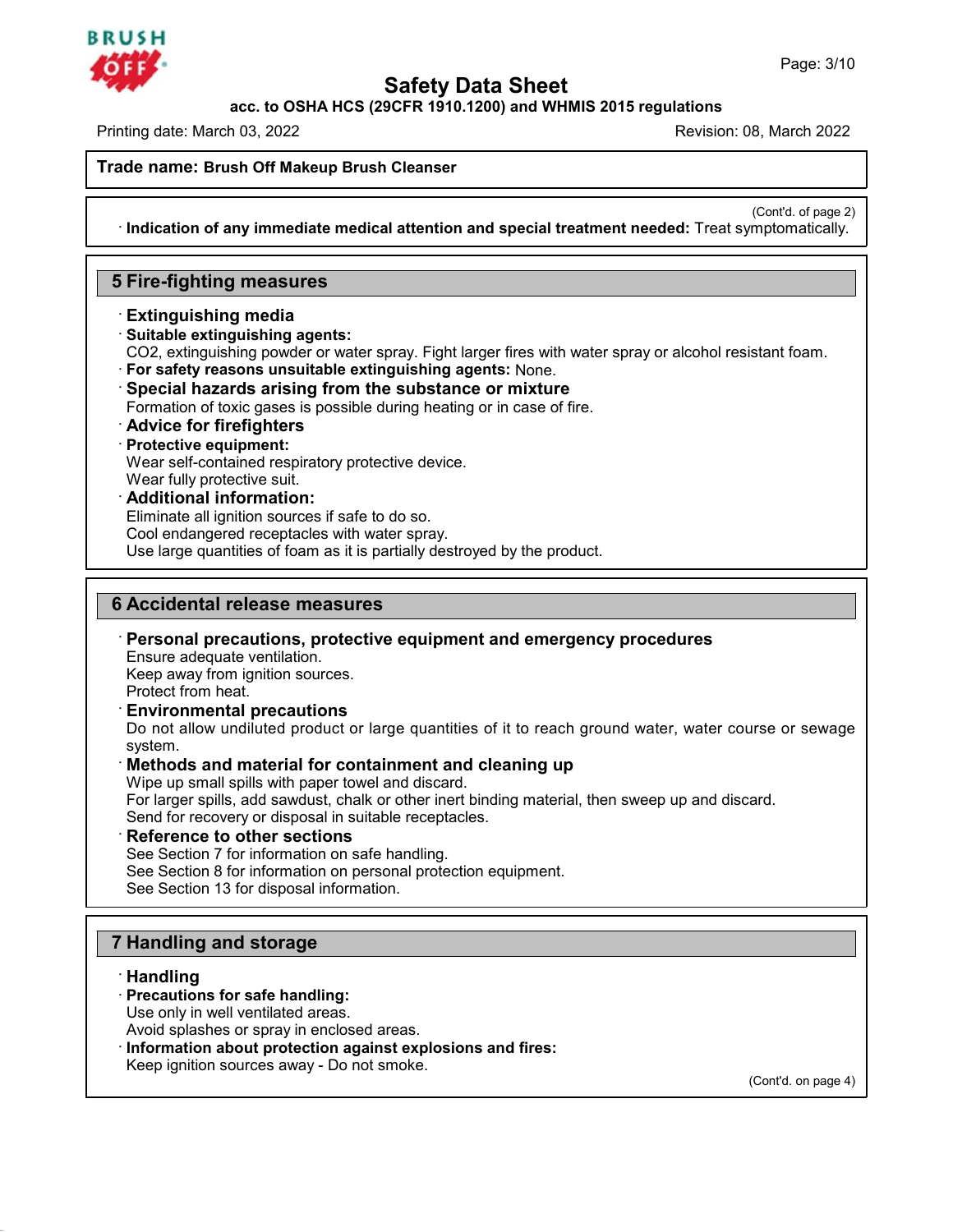

# **Safety Data Sheet acc. to OSHA HCS (29CFR 1910.1200) and WHMIS 2015 regulations**

Printing date: March 03, 2022 **Revision: 08, March 2022** Revision: 08, March 2022

**Safety Data Sheet**<br>acc. to OSHA HCS (29CFR 1910.1200) and WHM<br>Printing date: March 03, 2022<br>Trade name: Brush Off Makeup Brush Cleanser

(Cont'd. of page 3)

**Example 12 and 2011 On the name:**<br> **Do not spray on a naked flame or any incandescent material.**<br> **Conditions for safe storage, including any incompatibilities**<br>
• **Requirements to be met by storerooms and receptacles:** Do not spray on a naked flame or any incandescent material.<br> **Conditions for safe storage, including any incompatibili**<br> **Conditions for safe storage, including any incompatibili**<br> **Requirements to be met by storerooms an** Do not spray on a naked flame or any incandescent material.<br> **Conditions for safe storage, including any incompatibilities**<br> **Requirements to be met by storerooms and receptacles:**<br>
Avoid storage near extreme heat, ignitio

· **Storage**

45.2.2

Requirements to be met by storerooms and receptacles:<br>Avoid storage near extreme heat, ignition sources or open flame.<br>Information about storage in one common storage facility:<br>Store away from oxidizing agents.

Storage<br>
Requirements to be met by storerooms and receptacles:<br>
Avoid storage near extreme heat, ignition sources or open flame.<br>
Information about storage in one common storage facility:<br>
Store away from oxidizing agents. **Further information about storage conditions:** Keep containers tightly sealed.

· Specific end use(s) No relevant information available.

| <b>Control parameters</b><br>Components with limit values that require monitoring at the workplace: |                                                                                                                     |  |  |  |
|-----------------------------------------------------------------------------------------------------|---------------------------------------------------------------------------------------------------------------------|--|--|--|
|                                                                                                     |                                                                                                                     |  |  |  |
| PEL (USA)                                                                                           | Long-term value: 1900 mg/m <sup>3</sup> , 1000 ppm                                                                  |  |  |  |
| REL (USA)                                                                                           | Long-term value: 1900 mg/m <sup>3</sup> , 1000 ppm                                                                  |  |  |  |
| TLV (USA)                                                                                           | Short-term value: 1880 mg/m <sup>3</sup> , 1000 ppm                                                                 |  |  |  |
| EL (Canada)                                                                                         | Short-term value: 1000 ppm                                                                                          |  |  |  |
| EV (Canada)                                                                                         | Long-term value: $1,900$ mg/m <sup>3</sup> , $1,000$ ppm                                                            |  |  |  |
|                                                                                                     | LMPE (Mexico) Long-term value: 1000 ppm<br>A3                                                                       |  |  |  |
| 67-63-0 propan-2-ol                                                                                 |                                                                                                                     |  |  |  |
| PEL (USA)                                                                                           | Long-term value: 980 mg/m <sup>3</sup> , 400 ppm                                                                    |  |  |  |
| REL (USA)                                                                                           | Short-term value: 1225 mg/m <sup>3</sup> , 500 ppm<br>Long-term value: 980 mg/m <sup>3</sup> , 400 ppm              |  |  |  |
| TLV (USA)                                                                                           | Short-term value: 984 mg/m <sup>3</sup> , 400 ppm<br>Long-term value: 492 mg/m <sup>3</sup> , 200 ppm<br><b>BEI</b> |  |  |  |
| EL (Canada)                                                                                         | Short-term value: 400 ppm<br>Long-term value: 200 ppm                                                               |  |  |  |
| EV (Canada)                                                                                         | Short-term value: 400 ppm<br>Long-term value: 200 ppm                                                               |  |  |  |
|                                                                                                     | LMPE (Mexico) Short-term value: 400 ppm<br>Long-term value: 200 ppm<br>A4, IBE                                      |  |  |  |
|                                                                                                     | · Ingredients with biological limit values:                                                                         |  |  |  |
| 67-63-0 propan-2-ol                                                                                 |                                                                                                                     |  |  |  |
| BEI (USA) 40 mg/L                                                                                   | Medium: urine<br>Time: end of shift at end of workweek<br>Parameter: Acetone (background, nonspecific)              |  |  |  |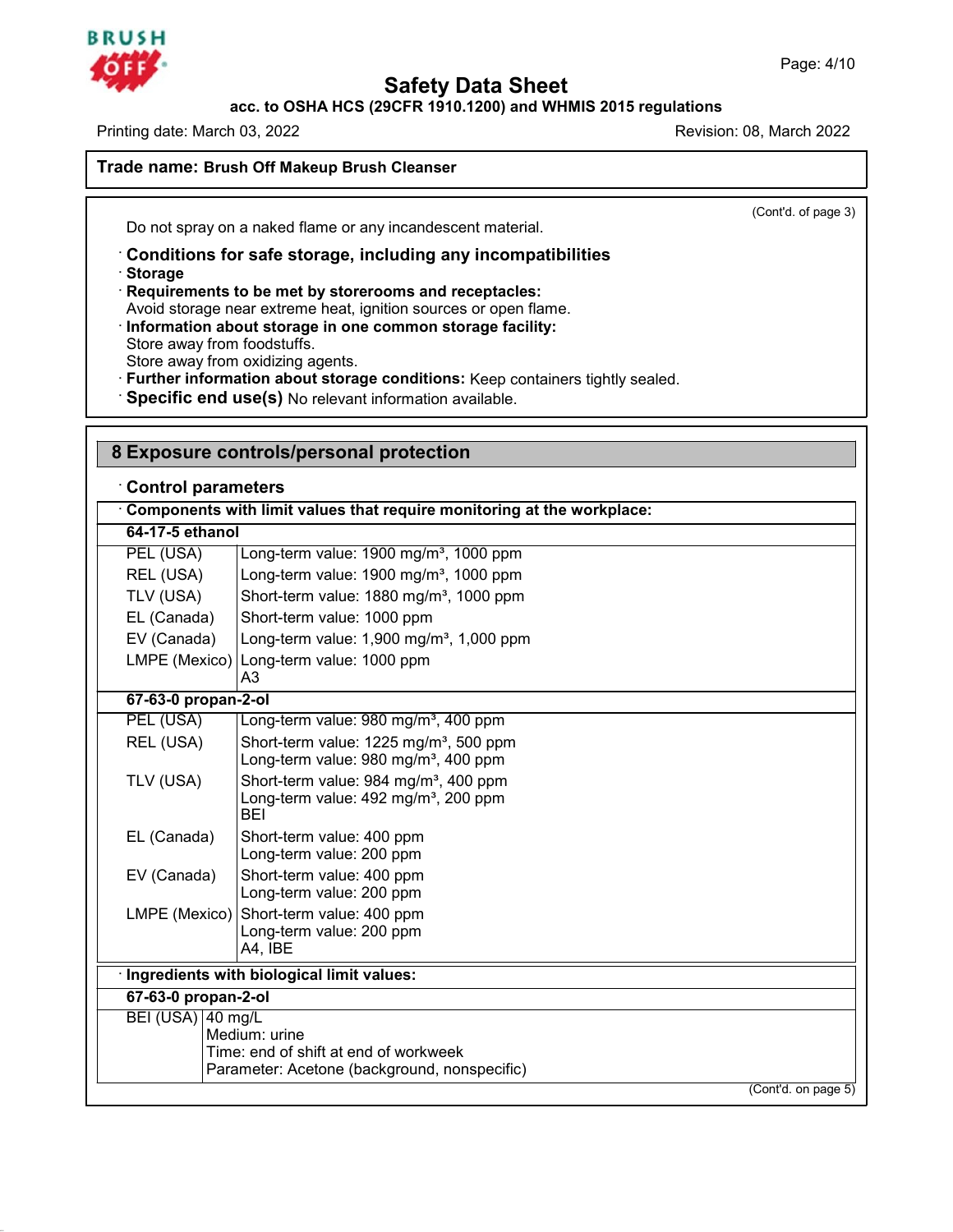

45.2.2

# **Safety Data Sheet acc. to OSHA HCS (29CFR 1910.1200) and WHMIS 2015 regulations**

Printing date: March 03, 2022 **Printing date: March 03, 2022** 

**Safety Data S**<br> **Recession CODE ACTS (29 CFR 1910.1200) and Printing date:** March 03, 2022<br> **Trade name: Brush Off Makeup Brush Cleanser Trade name: Brush Off Makeup Brush Cleanser** 

| Trade name: Brush Off Makeup Brush Cleanser      |                                                                                                       |
|--------------------------------------------------|-------------------------------------------------------------------------------------------------------|
|                                                  | (Cont'd. of page 4)                                                                                   |
| <b>Exposure controls</b>                         |                                                                                                       |
| · Personal protective equipment:                 |                                                                                                       |
| <b>General protective and hygienic measures:</b> |                                                                                                       |
|                                                  | The usual precautionary measures for handling chemicals should be followed.                           |
| Keep away from foodstuffs, beverages and feed.   |                                                                                                       |
| Wash hands before breaks and at the end of work. |                                                                                                       |
| Avoid close or long term contact with the skin.  |                                                                                                       |
| Avoid contact with the eyes.                     |                                                                                                       |
|                                                  | Engineering controls: No relevant information available.                                              |
| <b>Breathing equipment:</b>                      |                                                                                                       |
| Not required under normal conditions of use.     |                                                                                                       |
|                                                  | Wear appropriate NIOSH respirator when ventilation is inadequate and occupational exposure limits are |
| exceeded.                                        |                                                                                                       |
| · Protection of hands:                           |                                                                                                       |
| Not required under normal conditions of use.     |                                                                                                       |
|                                                  | Gloves are advised for repeated or prolonged contact.                                                 |
|                                                  | Eye protection: Follow relevant national guidelines concerning the use of protective eyewear.         |
|                                                  | Body protection: Not required under normal conditions of use.                                         |
|                                                  | Limitation and supervision of exposure into the environment                                           |
| Avoid release to the environment.                |                                                                                                       |
|                                                  | Risk management measures See Section 7 for additional information.                                    |
|                                                  |                                                                                                       |
| 9 Physical and chemical properties               |                                                                                                       |
|                                                  | Information on basic physical and chemical properties                                                 |
| · Appearance:                                    |                                                                                                       |
| Form:                                            | Liquid                                                                                                |
| Color:                                           | Colorless                                                                                             |
| $\sim$ $\sim$ $\sim$                             | $A = -1$ $A = 1$                                                                                      |

| Appearance:                         |                                                                                                |
|-------------------------------------|------------------------------------------------------------------------------------------------|
| Form:                               | Liquid                                                                                         |
| Color:                              | Colorless                                                                                      |
| Odor:                               | Alcohol-like                                                                                   |
| Odor threshold:                     | Not determined.                                                                                |
| · pH-value:                         | Not determined.                                                                                |
| <b>Melting point/Melting range:</b> | Not determined.                                                                                |
| <b>Boiling point/Boiling range:</b> | $82^{\circ}$ C (180 $^{\circ}$ F)                                                              |
| · Flash point:                      | 22.7°C (73 °F)                                                                                 |
| · Flammability (solid, gaseous):    | Not applicable.                                                                                |
| · Auto-ignition temperature:        | Not determined.                                                                                |
| <b>Decomposition temperature:</b>   | Not determined.                                                                                |
| Danger of explosion:                | Product is not explosive. However, formation of explosive air/<br>vapor mixtures are possible. |
| <b>Explosion limits</b>             |                                                                                                |
| Lower:                              | Not determined.                                                                                |
| Upper:                              | Not determined.                                                                                |
|                                     | (Cont'd. on page 6)                                                                            |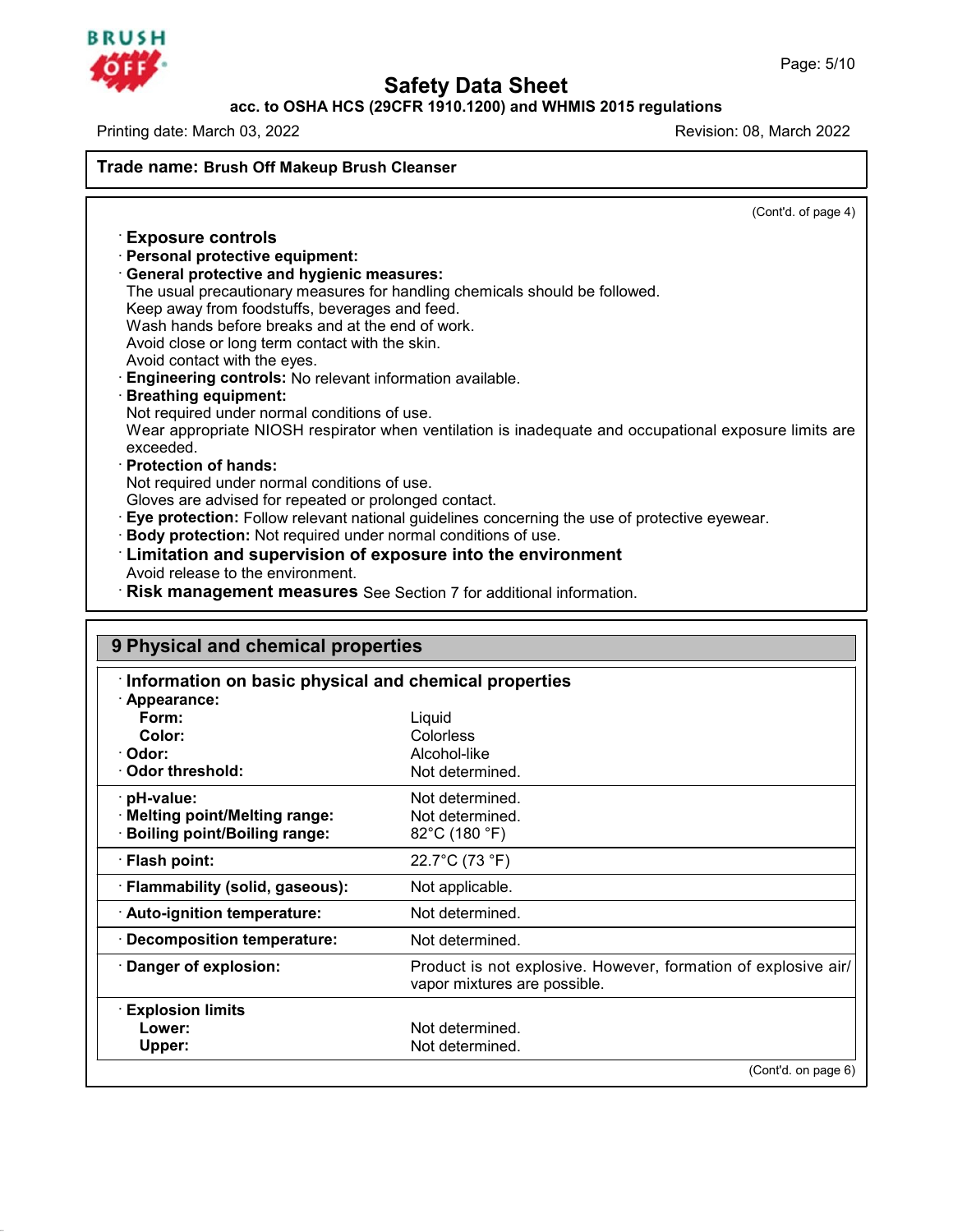

### **Safety Data Sheet<br>PCFR 1910.1200) and WHMIS 2015 regulat<br>Re** Page: 6/10<br>**acc. to OSHA HCS (29CFR 1910.1200) and WHMIS 2015 regulations**<br>Revision: 08. March 2022

Printing date: March 03, 2022

## **Safety Data S**<br> **Recession CODE ACTS (29 CFR 1910.1200) and Printing date:** March 03, 2022<br> **Trade name: Brush Off Makeup Brush Cleanser**

|                                                            |                                         | (Cont'd. of page 5) |
|------------------------------------------------------------|-----------------------------------------|---------------------|
| Oxidizing properties:                                      | Not determined.                         |                     |
| · Vapor pressure:                                          | Not determined.                         |                     |
| · Density:                                                 | 0.798 g/cm <sup>3</sup> (6.659 lbs/gal) |                     |
| · Relative density:                                        | Not determined.                         |                     |
| · Vapor density:                                           | Not determined.                         |                     |
| · Evaporation rate:                                        | Not determined.                         |                     |
| · Solubility in / Miscibility with                         |                                         |                     |
| Water:                                                     | Fully miscible.                         |                     |
| · Partition coefficient (n-octanol/water): Not determined. |                                         |                     |
| · Viscosity                                                |                                         |                     |
| Dynamic:                                                   | Not determined.                         |                     |
| Kinematic:                                                 | Not determined.                         |                     |
| Other information                                          | No relevant information available.      |                     |

**10 Stability and reactivity**<br> **10 Stability:** No relevant information available.<br> **10 Chemical stability:** Stable under normal temperatures and pressures. **Constitutive Stability and reactivity**<br> **Exectivity:** No relevant information available.<br> **• Chemical stability:** Stable under normal temperatures and pressures.<br>
• **Thermal decomposition / conditions to be avoided:**<br>
• **Reactivity:** No relevant information available.<br> **Chemical stability:** Stable under normal temperatures and pressure:<br> **Thermal decomposition / conditions to be avoided:**<br>
No decomposition if used and stored according to

Thermal decomposition / conditions to be avoided:<br>No decomposition if used and stored according to specifications.<br>Possibility of hazardous reactions<br>Flammable liquid and vapor.<br>Reacts with strong acids and oxidizing agent Chemical stability: Stable under normal temperatures are<br>Thermal decomposition / conditions to be avoided:<br>No decomposition if used and stored according to specific<br>Possibility of hazardous reactions<br>Flammable liquid and v

**Can form explosive mixtures in and stored above flash point and/or when sprayed or atomized.**<br> **Can form explosive mixtures in air if heated above flash point and/or when sprayed or atomized.**<br> **Reacts with strong acids a** Flammable liquid and vapor.<br>Reacts with strong acids and<br>Can form explosive mixtures<br>**Conditions to avoid** Exce<br>**Incompatible materials**<br>Oxidizing agents<br>Strong acids<br>Hazardous docomposities Reacts with strong actors a<br>Can form explosive mixture<br>**Conditions to avoid** Ex<br>**Incompatible material:**<br>Oxidizing agents<br>Strong acids<br>**Hazardous decompos** 

Can form explosive mixtures in air if heated above flash point and/or when sprayed or atomized Conditions to avoid Excessive heat.<br>
<br> **Conditions to avoid Excessive heat.**<br>
<br> **Conditions decomposition conducts** Carbon mono Incompatible materials<br>
Oxidizing agents<br>
Strong acids<br> **11 Toxicological information<br>
Information on toxicological effects Example 3 Composition products** Carbon monstrand the composition on toxicological effects<br> **Information on toxicological effects**<br> **Composition - Acute toxicity:**<br> **CD/LC50 values that are relevant for classification:** 

- 
- **11 Toxicological information<br>
Information on toxicological effects<br>
Acute toxicity:<br>
LD/LC50 values that are relevant for classification: None.<br>
Primary irritant effect:** 
	-
	- **On the skin:** Based on available data, the classification criteria are not met. **On the eye:** Irritating effect.
	-

Information on toxicological effects<br>
- Acute toxicity:<br>
- LD/LC50 values that are relevant for classification: None.<br>
- Primary irritant effect:<br>
- On the skin: Based on available data, the classification criteria are not On the skin: Based on available data, the classification criteria are not met.<br>
On the eye: Irritating effect.<br>
Sensitization: Based on available data, the classification criteria are not met.<br>
IARC (International Agency f

45.2.2

 $\begin{array}{|c|c|}\n\hline\n\text{(Cont'd. on page 7)}\n\hline\n\end{array}$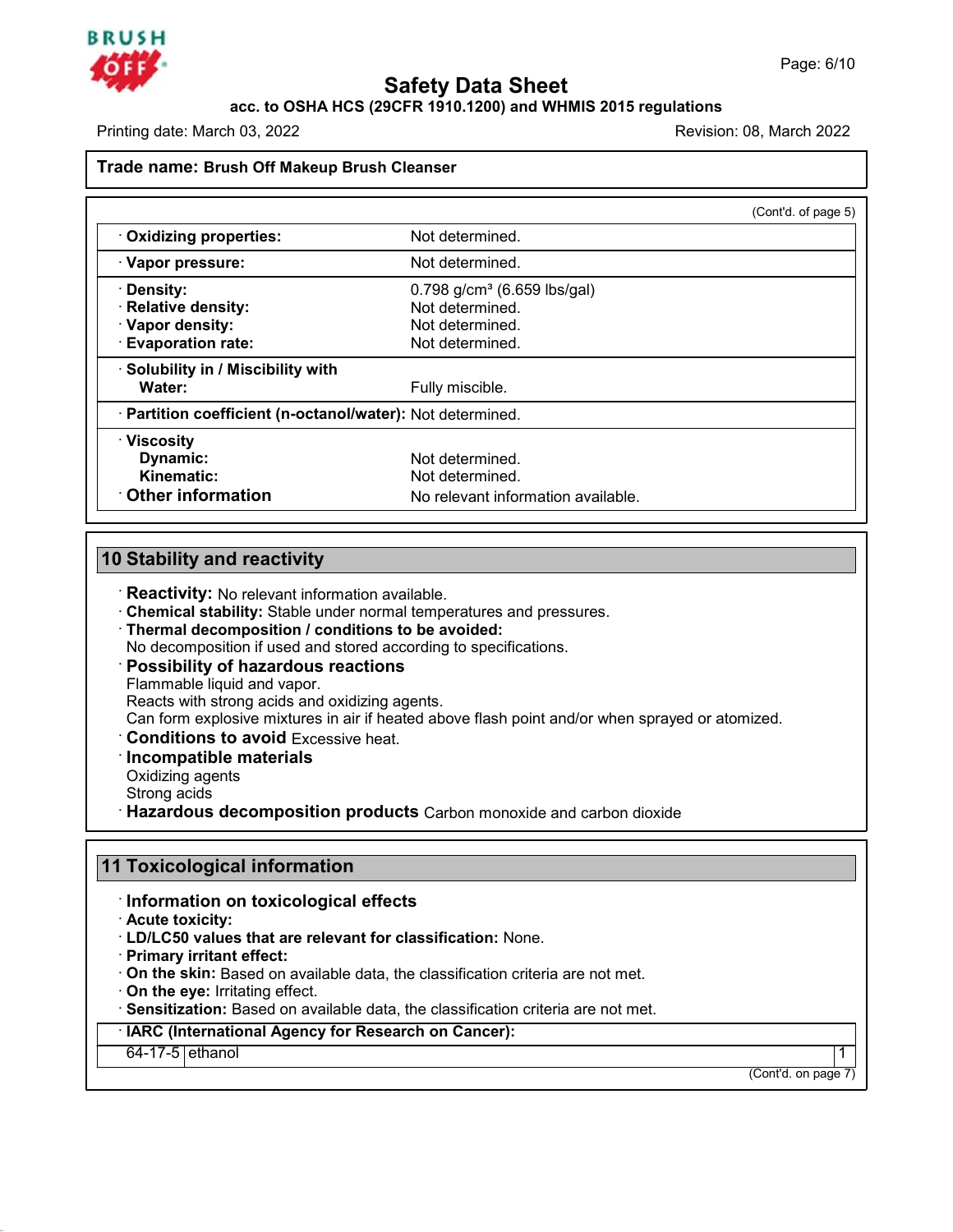

**Safety Data Sheet<br>PCFR 1910.1200) and WHMIS 2015 regulat<br>Re** Page: 7/10<br>**acc. to OSHA HCS (29CFR 1910.1200) and WHMIS 2015 regulations**<br>Revision: 08. March 2022

Printing date: March 03, 2022

**Safety Data S**<br> **Recession CODE ACTS (29 CFR 1910.1200) and Printing date:** March 03, 2022<br> **Trade name: Brush Off Makeup Brush Cleanser** Trade name: Brush Off Makeup Brush Cleanser<br>
NTP (National Toxicology Program):<br>
None of the ingredients are listed.

(Cont'd. of page 6)

### **Example: Brush Off Makeup Brush Cleanser**<br>
• **NTP (National Toxicology Program):**<br>
• None of the ingredients are listed.<br>
• **OSHA-Ca (Occupational Safety & Health Administration):**<br>
• None of the ingredients are listed. **OSHA-Ca (Occupational Safety & Health Administration):**<br>None of the ingredients are listed.<br>**· Probable route(s) of exposure:**

Ingestion.

Inhalation.<br>Eve contact.

None of the ingredients are listed.<br> **Probable route(s) of exposure:**<br>
Ingestion.<br>
Inhalation.<br>
Eye contact.<br>
Skin contact.<br> **Germ cell mutagenicity:** Based on available data, the classification criteria are not met.

- 
- 
- 
- Frobable route(s) of exposure:<br>
Inpastion.<br>
Inhalation.<br>
Eye contact.<br>
Skin contact.<br>
Skin contact.<br>
Skin contact.<br>
Cerrm cell mutagenicity: Based on available data, the classification criteria are not met.<br>
Carcinogenicit
- **12 Ecological information<br>
12 Ecological information<br>
12 Ecological information<br>
13 Ecological information<br>
13 Ecological information<br>
13 Ecological information<br>
13 Toxicity**

- · **Toxicity**
- **Persistence and degradability** No relevant information available.<br> **Bioaccumulative potential:** No relevant information available.<br> **Mobility in soil:** No relevant information available.<br> **Additional ecological informatio**
- 
- 
- 

Prices and **Consert Conservation**<br>
Conservation<br>
Conservation and **Conservation**<br>
Conservation and **Conservation**<br>
Conservation and **Conservation**<br>
Conservation and Conservation<br>
Conservation<br>
Conservation and Conservation Persistence and degradability No relevant information available.<br>Bioaccumulative potential: No relevant information available.<br>Mobility in soil: No relevant information<br>Additional ecological information<br>General notes:<br>Do n system.<br>**∵Results of PBT and vPvB assessment Example 15 Solutional ecological information available.**<br> **Additional ecological information**<br> **Ceneral notes:**<br>
Do not allow undiluted product or large quantities<br>
system.<br> **Results of PBT and vPvB assessment**<br> **PBT:** No • **PRT:** Not applicable. • **PPT:** Not applicable. • **PPT:** Not applicable. • **PBT:** Not applicable. • **PBT:** Not applicable. • **PBT:** Not applicable. • **PBT:** Not applicable. • **Other adverse effects** No relevant informati

- 
- 
- 

**13 Disposal considerations**<br> **13 Disposal considerations**<br> **13 Disposal considerations**<br> **13 Disposal considerations**<br> **13 Disposal considerations** • Other adverse effects No relevant information<br> **B Disposal considerations<br>
• Waste treatment methods<br>
• Recommendation:<br>
• Small amounts may be diluted with ple** 

### · **Recommendation:**

45.2.2

**Disposal considerations<br>Waste treatment methods<br>Recommendation:**<br>Small amounts may be diluted with plenty of water and washed away. Dispose of bigger amounts in<br>accordance with Local Authority requirements.<br>The user of th **Disposal considerations<br>Waste treatment methods<br>Recommendation:**<br>Small amounts may be diluted with plenty of wat<br>accordance with Local Authority requirements.<br>The user of this material has the responsibility to compliance

Waste treatment methods<br>
Recommendation:<br>
Small amounts may be diluted with plenty of water and washed away. Dispose of bigger amounts in<br>
accordance with Local Authority requirements.<br>
The user of this material has the re Waste treatment methods<br>Recommendation:<br>Small amounts may be diluted with plenty of water and washed away. Dispose of bigger amounts in<br>accordance with Local Authority requirements.<br>The user of this material has the respon **Recommendation:**<br>Small amounts may be diluted with plenty of water and was<br>accordance with Local Authority requirements.<br>The user of this material has the responsibility to dispose of<br>compliance with all relevant local, s nd containers in<br>ent, storage and<br>(Cont'd. on page 8)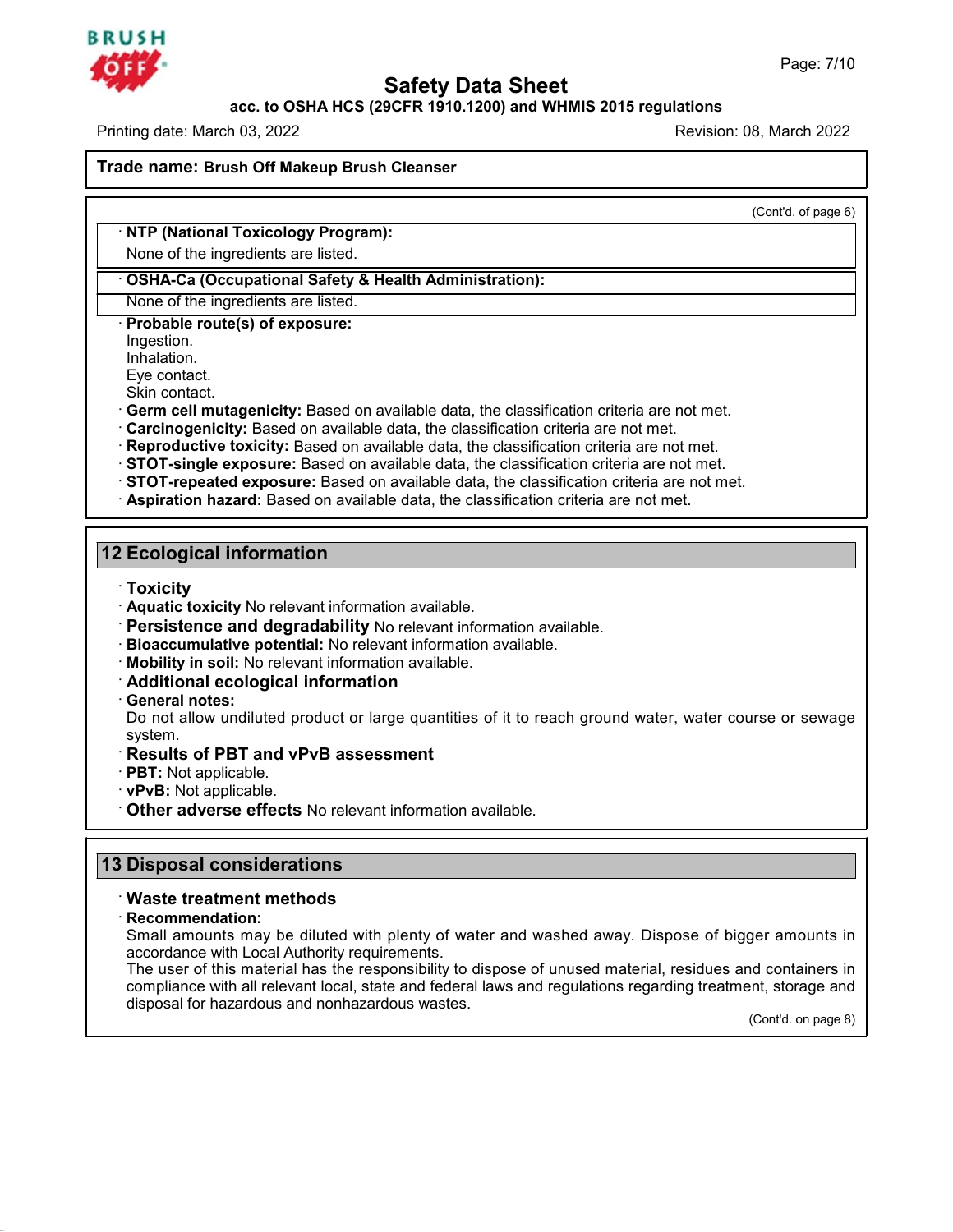

**Safety Data Sheet acc. to OSHA HCS (29CFR 1910.1200) and WHMIS 2015 regulations**

Printing date: March 03, 2022 **Printing date: March 03, 2022** 

**Safety Data S**<br> **Recession COVER 1910.1200** and Printing date: March 03, 2022<br> **Trade name: Brush Off Makeup Brush Cleanser** 

(Cont'd. of page 7)

**ade name: Brush Off Makeup Brush Cleanser**<br>
· **Uncleaned packagings**<br>
· **Recommendation:** Disposal must be made according to official regulations.

| <b>Uncleaned packagings</b><br>· Recommendation: Disposal must be made according to official regulations. |                                                        |  |  |
|-----------------------------------------------------------------------------------------------------------|--------------------------------------------------------|--|--|
|                                                                                                           |                                                        |  |  |
|                                                                                                           |                                                        |  |  |
| <b>14 Transport information</b>                                                                           |                                                        |  |  |
| · UN-Number                                                                                               |                                                        |  |  |
| · DOT, IATA<br>· ADR, IMDG                                                                                | ID8000<br><b>UN1987</b>                                |  |  |
| <b>UN proper shipping name</b>                                                                            |                                                        |  |  |
| · DOT, IATA                                                                                               | Consumer commodity                                     |  |  |
| · ADR, IMDG                                                                                               | ALCOHOLS, N.O.S. (ETHANOL, ISOPROPANOL)                |  |  |
| Transport hazard class(es)                                                                                |                                                        |  |  |
| $\cdot$ DOT, IATA                                                                                         |                                                        |  |  |
| Alb.                                                                                                      |                                                        |  |  |
| · Class                                                                                                   |                                                        |  |  |
| · Label                                                                                                   | 9 Miscellaneous dangerous substances and articles<br>9 |  |  |
| $\cdot$ ADR                                                                                               | _ _ _ _ _ _ _ _ _ _ _ _ _ _ _ _ _ _                    |  |  |
|                                                                                                           |                                                        |  |  |
| · Class                                                                                                   | 3 (F1) Flammable liquids                               |  |  |
| · Label                                                                                                   | 3<br><u>.</u>                                          |  |  |
| $\cdot$ IMDG                                                                                              |                                                        |  |  |
|                                                                                                           |                                                        |  |  |
| · Class                                                                                                   | 3 Flammable liquids                                    |  |  |
| · Label                                                                                                   | 3                                                      |  |  |
| · Packing group                                                                                           |                                                        |  |  |
| · ADR, IMDG                                                                                               | Ш                                                      |  |  |
| <b>Environmental hazards</b>                                                                              |                                                        |  |  |
| · Marine pollutant:                                                                                       | No                                                     |  |  |
| Special precautions for user<br>· Danger code (Kemler):                                                   | Warning: Flammable liquids<br>33                       |  |  |
| <b>EMS Number:</b>                                                                                        | $F-E$ , S-D                                            |  |  |



45.2.2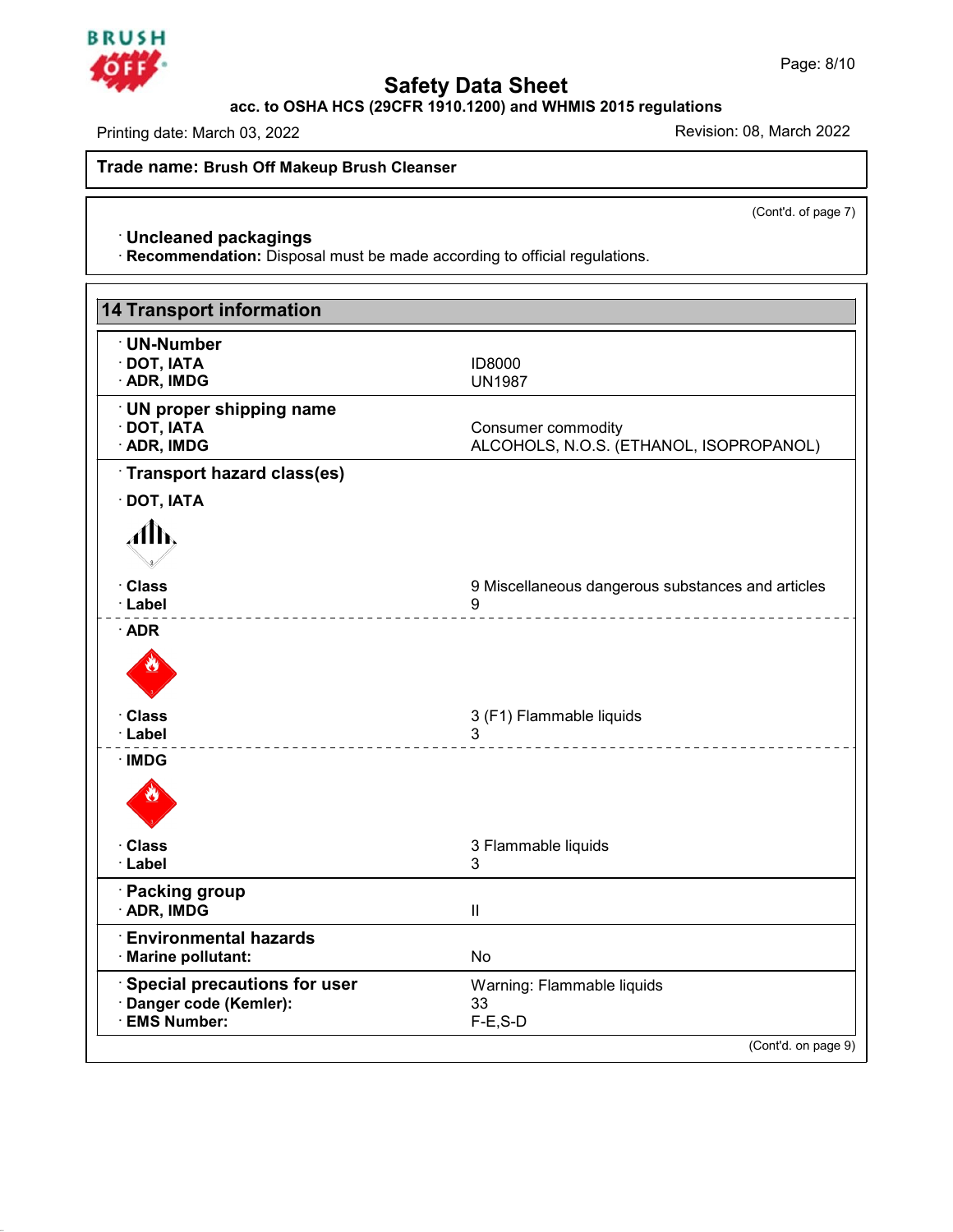### **BRUSH**

**Safety Data Sheet<br>PCFR 1910.1200) and WHMIS 2015 regulat<br>Re** Page: 9/10<br>**acc. to OSHA HCS (29CFR 1910.1200) and WHMIS 2015 regulations**<br>Revision: 08. March 2022

Printing date: March 03, 2022

**Safety Data S**<br> **Recession 2022**<br> **Trade name:** Brush Off Makeup Brush Cleanser<br> **Brush Off Makeup Brush Cleanser** 

(Cont'd. of page 8)

ade name: Brush Off Makeup Brush Cleanser<br>
Transport in bulk according to Annex II of<br>
MARPOL73/78 and the IBC Code Not applicable. **MARPOL73/78 and the IBC Code**<br> **MARPOL73/78 and the IBC Code** Not applicable.<br>
• **Transport/Additional information:**<br>
• The product is to be shipped as Limited Quantity. The product is the Limited Quantity threshold of 10



The product is to be shipped as Limited Quantity. The product is not produced in sizes exceeding the Limited Quantity threshold of 1000 mL for inner packagings. Gross package weight not to exceed 30 kg. The product is to be shipped as L<br>the Limited Quantity threshold of<br>exceed 30 kg.<br>**15 Regulatory information**<br>Safety, health and environmental

**Example 15 Augulatory information**<br>• Safety, health and environmental regulations/legislation specific for the substance or<br>• United States (USA) **mixture** 15 Regulatory information<br>
· Safety, health and environmental regulati<br>
mixture<br>
· United States (USA)<br>
· SARA<br>
<u>· Section 355 (extremely hazardous substances)</u>: **• Safety, health and environmental regulations/legislation specific for the substance or**<br>• United States (USA)<br>• SARA<br>• Section 355 (extremely hazardous substances):<br>None of the ingredients are listed.<br>• Section 313 (Sp Mixture<br>
None of the ingredients are listed.<br>
• Section 355 (extremely hazardous substances):<br>
• None of the ingredients are listed.<br>
• Section 313 (Specific toxic chemical listings):<br>
• 67-63-0 propan-2-ol

· **SARA**

## **Example 1975-0 propan-2-ol · TSCA (Toxic Substances):**<br> **Example 1976-0 propan-2-ol**<br> **EXA (Toxic Substances Control Act)**<br>
All ingredients are listed.

**Example 313 (Specific toxic chemical 67-63-0** propan-2-ol<br> **TSCA (Toxic Substances Control A**<br> **All ingredients are listed.**<br> **Proposition 65 (California)**<br> **Chemicals known to cause cancer:**<br>
Ethanol - listing refers spe

<sup>o</sup> 75CA (Toxic Substances Control Act)<br>
<sup>-</sup> TSCA (Toxic Substances Control Act)<br>
<sup>-</sup> Proposition 65 (California)<br>
- Chemicals known to cause cancer:<br>
Ethanol - listing refers specifically to alcoholic be TSCA (Toxic Substances Control Act)<br>All ingredients are listed.<br>Proposition 65 (California)<br>Chemicals known to cause cancer:<br>Ethanol - listing refers specifically to alcoholic beverage consumption and is not applicable for All ingredients are listed.<br> **Proposition 65 (California)**<br> **Chemicals known to cause cancer:**<br>
Ethanol - listing refers specifically to alcoholic beverage consumption and is<br>
<del>64-17-5 ethanol<br> **Chemicals known to cause re</del>** • Chemicals known to cause cancer:<br>
Ethanol - listing refers specifically to alcoholic beverage consumption and is<br>
<del>64-17-5 ethanol<br>
• Chemicals known to cause reproductive toxicity for females:<br>
• None of the ingredients</del>

64-17-5 ethanol<br>
• Chemicals known to cause reproductive toxicity for females:<br>
None of the ingredients are listed.<br>
• Chemicals known to cause reproductive toxicity for males:<br>
• None of the ingredients are listed.<br>
• Che

• Chemicals known to cause developmental toxicity:<br>
<del>• G4-17-5 ethanol</del><br>
• Carcinogenic categories<br>
• EPA (Environmental Protection Agency):<br>
None of the ingredients are listed.<br>
• IARC (International Agency for Research o

**EPA (Environmental Protection Agency):**<br>None of the ingredients are listed.

One of the ingredients are developmental toxicity:<br>
Carcinogenic categories<br>
• **EPA (Environmental Protection Agency):**<br>
• None of the ingredients are listed.<br>
• **IARC (International Agency for Research on Cancer):**<br>
• 64-

45.2.2

EPA (Environmental Protection Agency):<br>
None of the ingredients are listed.<br>
IARC (International Agency for Research on Cancer):<br>
64-17-5 ethanol (International Institute for Occupational Safety and Health): None of the ingredients are listed.<br> **EXEC (International Agency for Research on Cancer):**<br>
64-17-5 ethanol<br> **NIOSH-Ca (National Institute for Occupational Safety and Health):**<br>
None of the ingredients are listed. None of the ingredients are listed.<br>
IARC (International Agency for Research on<br>
64-17-5 ethanol<br>
NIOSH-Ca (National Institute for Occupation<br>
None of the ingredients are listed.

 $\begin{array}{c|c} \hline \text{(Cont'd. on page 10)}\\ \hline \end{array}$